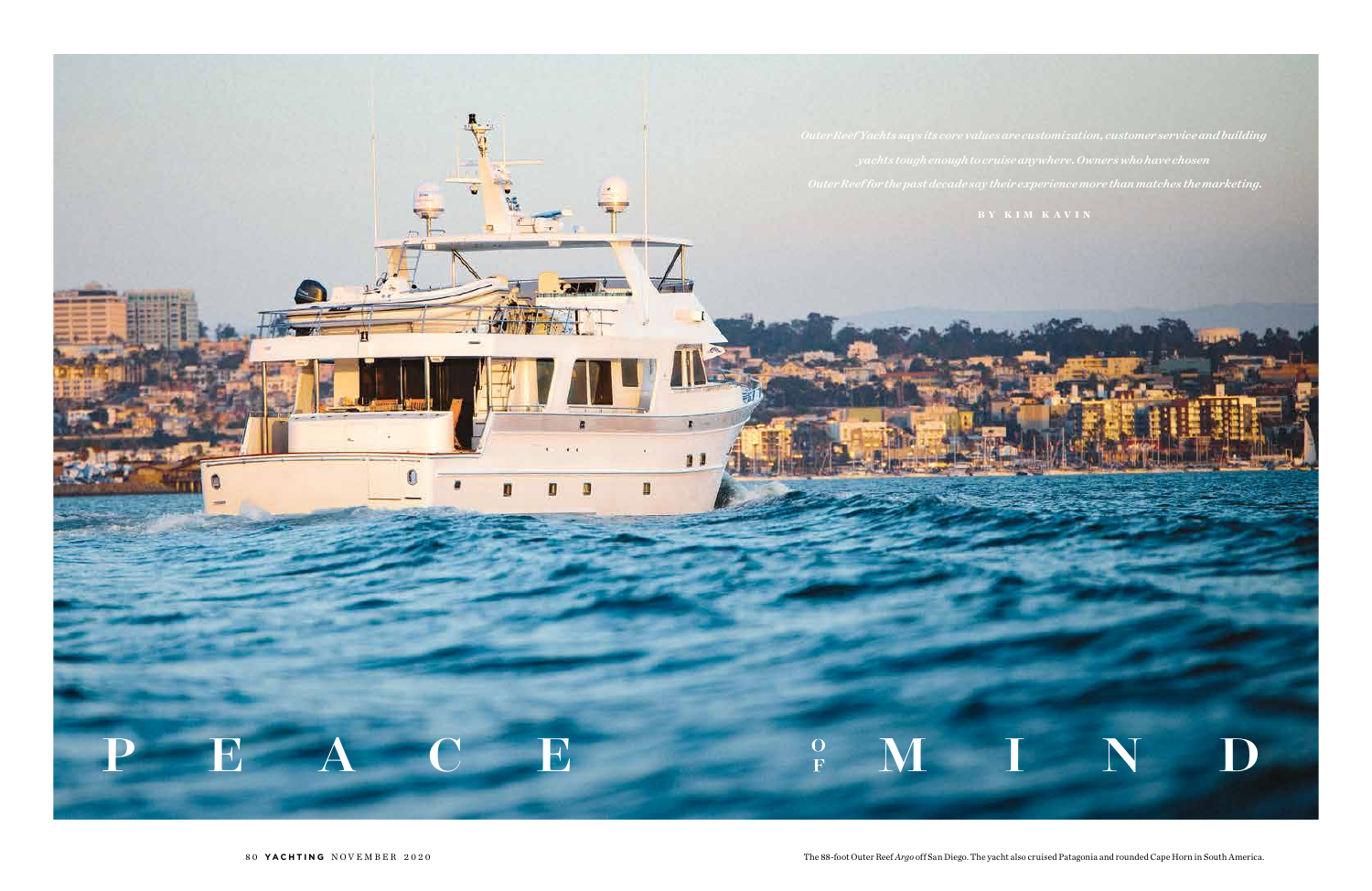get." ¶ He knew a guy who had one in Jupiter, Florida, and he knew of a sailboat sitting about 100 miles away from there in Key Biscayne, waiting for a weather window to

sail across to the islands. Needing help from afar, Wheeler called Capt. Randy Ives, who manages service projects and more for Outer Reef. ¶ "I asked if there was any way he could get this battery and put it aboard this sailboat that's coming to the Bahamas in two days," Wheeler says. "Well, Randy found a way to make it happen. They weren't even selling me anything or making money off me. It's just above-and-beyond service to help out an owner whose boat is 10 years old and well out of warranty—who's in trouble in the middle of nowhere." ¶ Wheeler's experience epitomizes the level of customer service that Outer Reef president Jeff Druek says is a core company value. Along with a willingness to customize just about anything, and the ability to build boats that can cruise just about anywhere, customer service is a pillar of the brand's culture. ¶ "Something is going to break. These are boats," Druek says. "It really comes down to who gets it fixed and gives the client the confidence that it's going to get fixed. It's not about lip service. It's about actually getting it done."



HRIS WHEELER WAS AWAITING GUESTS<br>in the Bahamas aboard his 67-foot Outer Reef<br>Classic Motoryacht, *Private Idaho*, when one<br>of his batteries went down. "It was harming<br>the performance of the whole house bank,"<br>he says. "Th in the Bahamas aboard his 67-foot Outer Reef Classic Motoryacht, *Private Idaho,* when one of his batteries went down. "It was harming the performance of the whole house bank," he says. "These things weigh like 150 pounds. It's a massive battery. They're also hard to will have an exit strategy. ¶ "There is a direct link between customer service and resale value," Druek says. "We control probably 98 percent of every Outer Reef that comes back on the resale market. That is unheard of in itself. At the end of the day, when our clients want to get out of their boat or they want to build a new boat, I want to control that resale value. With me controlling that boat on the brokerage market, I can command the highest dollar amount for it." ¶ This past summer, he says, he sold two brokerage Outer Reefs—a 65 and an 86—for more

than the sellers paid new. That's the whole idea, Druek says: "If you had a sour relationship with a client, why would they ask you to resell it for them? I want to represent every one of our boats."

# **GOING TO SERIOUS LENGTHS**

**BUILDING VALUE, FROM THE START** To Druek's thinking, customer service is intertwined with pretty much every part of a boat's build-and-purchase process. From Day One, he works with clients to customize Outer Reef models in substantial ways—sometimes even moving bulkheads. And on every project, he and his team guide owners to make choices that not only the brand can support in situations like the one Wheeler faced but also will help to keep resale value high. Druek wants owners to know that when they're ready to sell, they idea of having stairs that do not conform to muscle memory is not a good idea on a boat." ¶ Druek says he put in more than 400 hours of time on drawings, revisions and more revisions to make those requests a reality. At some point in the 10-monthlong design process, he gave Castellani a laptop with Skype pre-loaded, so Castellani could click on Druek's picture and reach him anytime, anywhere. ¶ "If I had to pay Jeff Druek by the word or by the number of emails that went back and forth with the different layouts, trust me, he'd be a billionaire,"

Of all the owners Druek has worked with over the years, Larry Castellani is probably the one who stood the best chance of pushing the builder to its breaking point. A longtime boater who had owned numerous vessels, he bought a 70-foot Outer Reef he liked, but he then realized he needed more space for his growing family, including his grandchildren. Castellani's new brief included four staterooms—all with king- or queen-size berths and en suite heads—as well as two crew cabins in the stern, including one with a king-size berth for the couple who had been running his boats as crew for years. ¶ Outer Reef's largest model, an 86, came with three staterooms and one crew cabin. A fourth stateroom was possible—but with bunks and a shared head. ¶ "And on top of that, we wanted to build to home specs," Castellani says. "We wanted 8-inch risers, 10-inch platforms. The

**CUSTOM BUILDS**

Customization is part of the build process at the Outer Reef yard and can be done anywhere on board. In some cases, the builder has moved bulkheads and adapted layouts to satisfy client requests.

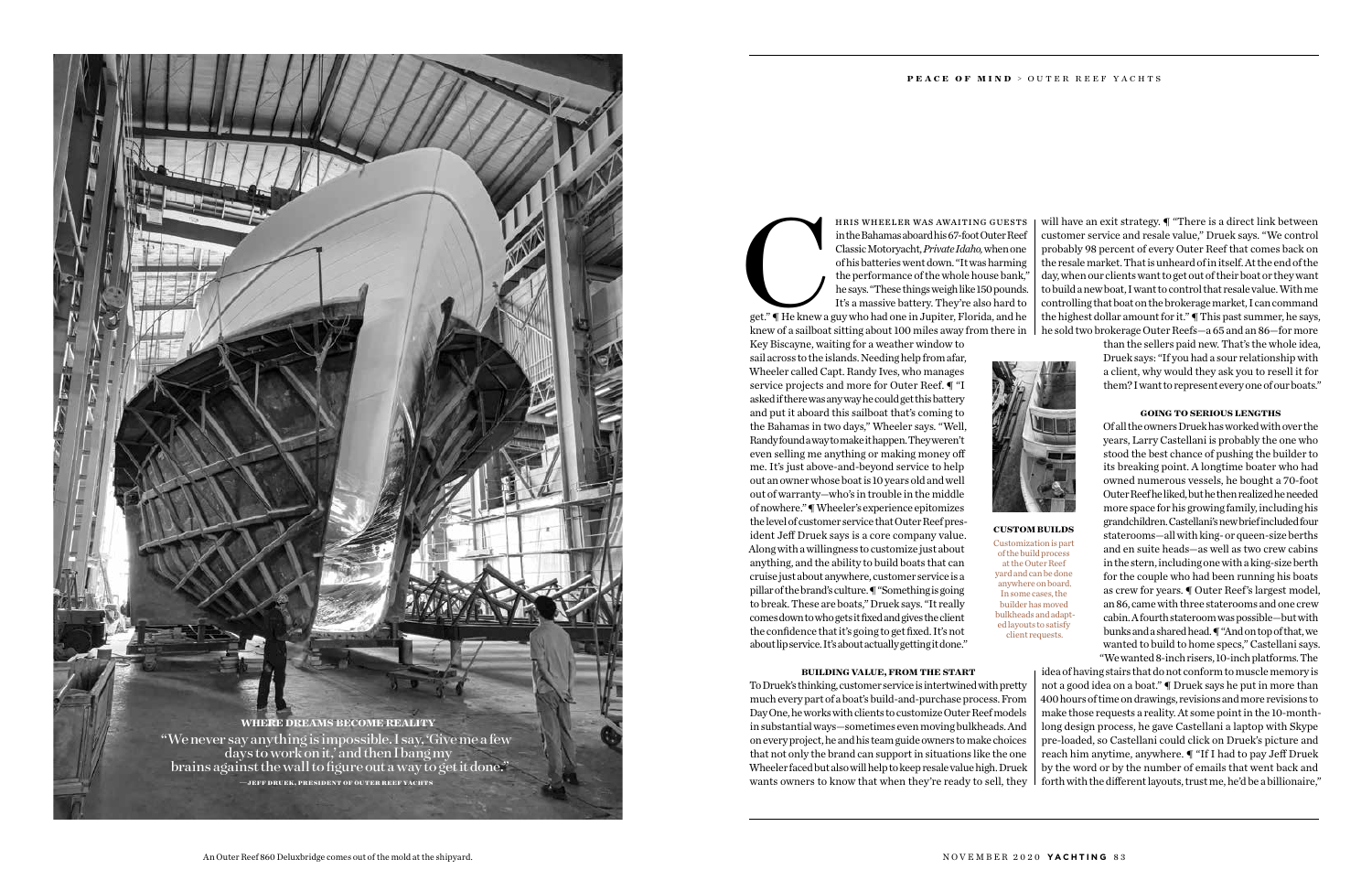

"These things that I was doing—I was essentially getting a full-on custom boat at a semicustom or production price."

**—chris wheeler, owner of the 67-foot outer reef** *private idaho*





**ARTISTRY EVERYWHERE** "We got to the point where we were calling him Michelangelo. He'd take what we wanted and figure out a way to get it done."



Outer Reef is willing to customize pretty much anything an owner wants, from layouts and furniture to tabletops and cabinetry.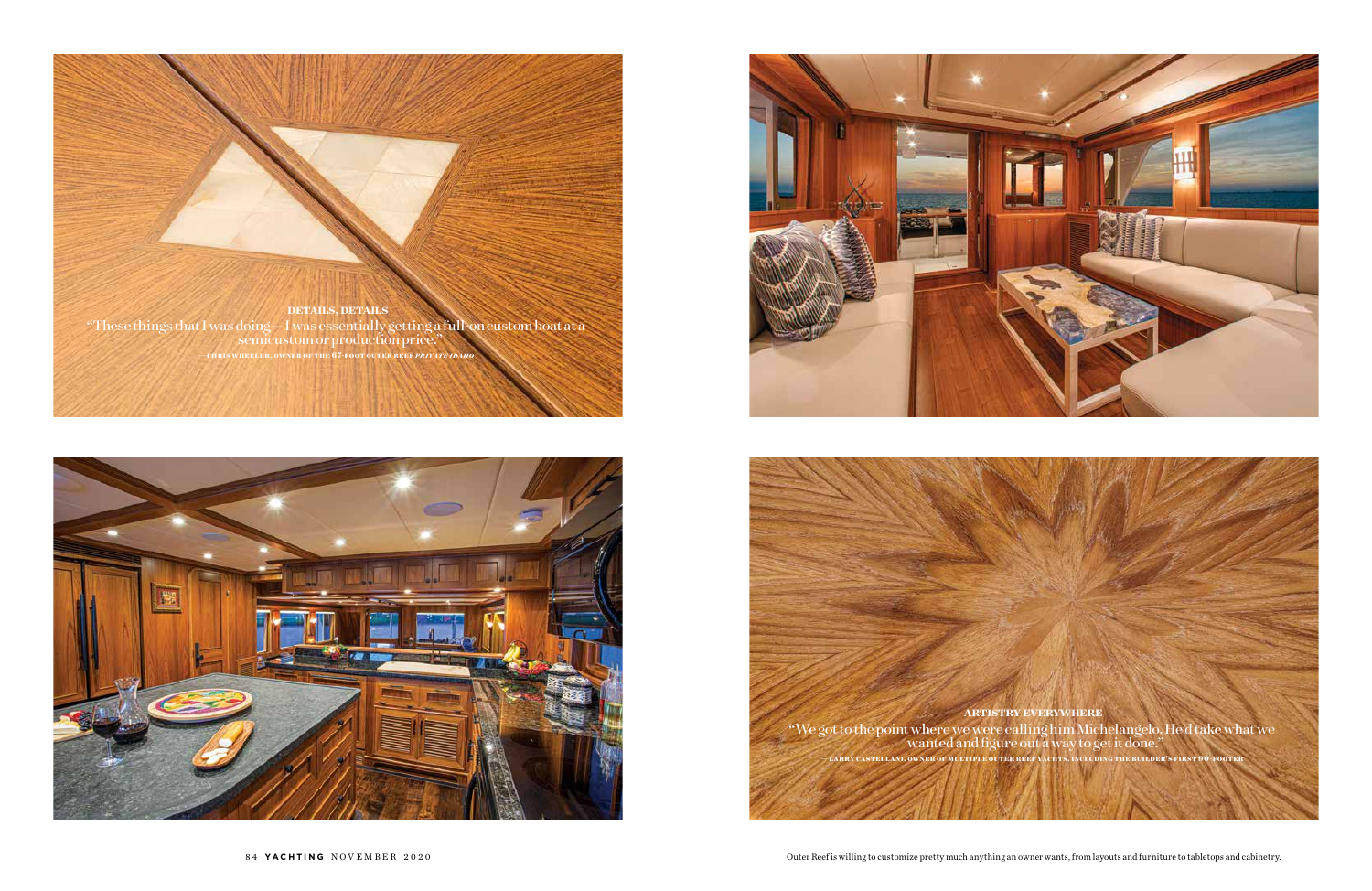



Number of Outer Reef builds Druek says he handles for sale on the brokerage market. He believes commanding a high resale value is all part of customer service.



That's the top speed owner Dave Scudellari says he can achieve aboard his 70-foot Outer Reef, *Ana Luisa*. He usually cruises at 9 to 10 knots but likes being able to outrun bad weather.



# **THE DREAM**

Outer Reef president Jeff Druek spent time aboard the 88-foot *Argo* in Patagonia and rounding Cape Horn. "The boat looked like it had just come out of the showroom," Druek says, even after heaving to in a storm.